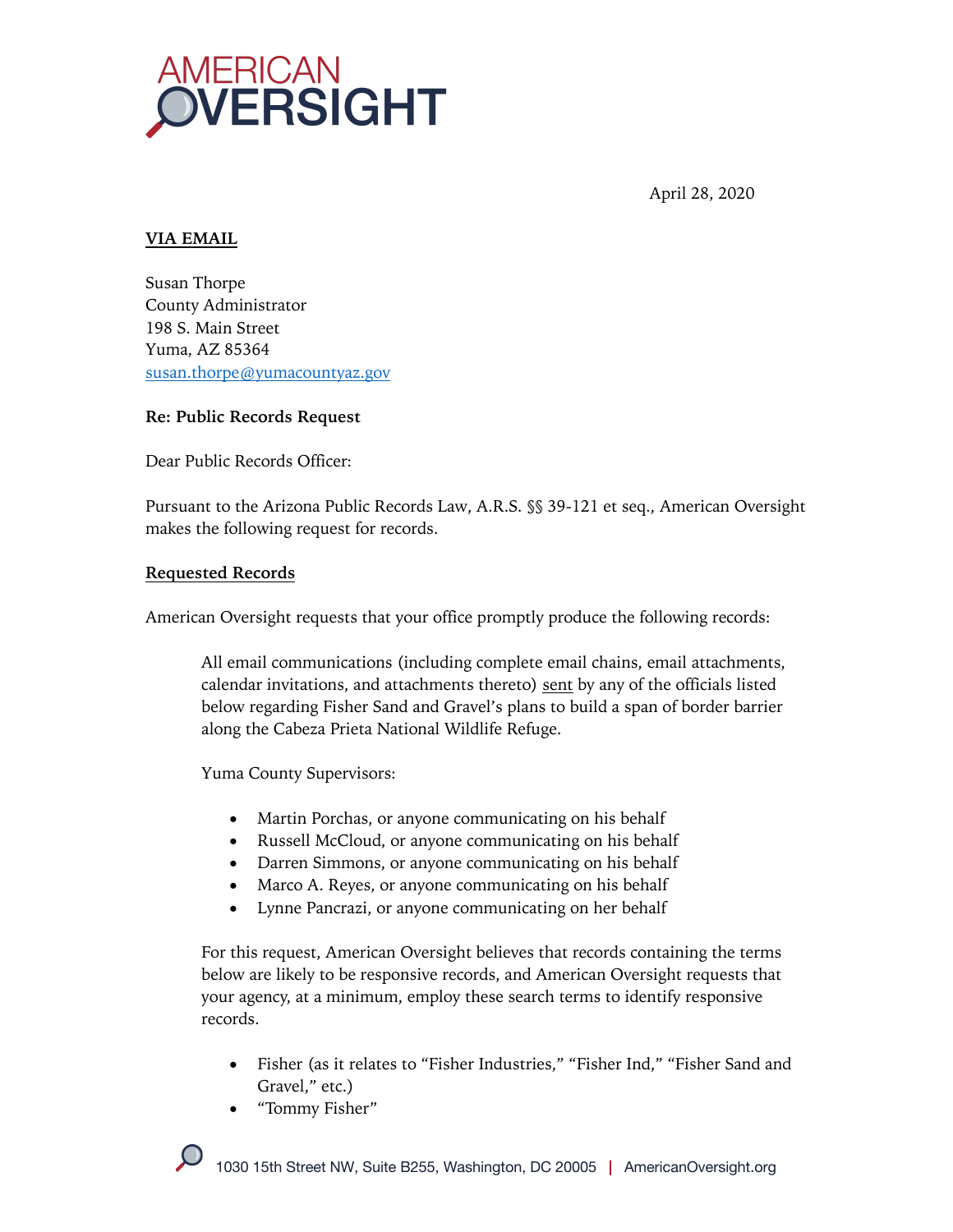- fisherind.com
- fishersandandgravel.com
- "Kevin Cramer"
- kevincramer.org
- cramer.senate.gov
- "Scott Sleight"
- scott.sleight@acslawyers.com
- "We Build The Wall"
- WBTW
- Kolfage
- "Border Wall"
- "Border Barrier"
- "Barrier Building"
- "Barrier Construction"
- "Wall Building"
- "Wall Construction"
- "Chad Wolf"
- "Cabeza Prieta"
- "Wildlife Refuge"

Please provide all responsive records from September 1, 2019, through the date of the search.

In an effort to accommodate your office and reduce the number of responsive records to be processed and produced, American Oversight has limited its request to emails sent by the specified individuals. To be clear, however, American Oversight still requests that complete email chains be produced, displaying both the sent messages and the prior received messages in each email chain. This means, for example, that both a listed custodian's response to a responsive email and the initial received message are responsive to this request and should be produced.

This request includes all prior messages (whether incoming or outgoing) reflected in the responsive correspondence and any attachments thereto.

#### **Statement of Noncommercial Purpose**

This request is made for noncommercial purposes. American Oversight seeks records regarding the construction of a border wall, and the public has a significant interest in ensuring that related contracts are not being awarded because of political favors. Records with the potential to shed light on this question would contribute significantly to public understanding of operations of the federal government including whether and to what extent the President has personally intervened in a federal government procurement process as well as the degree to which said process intersects with the operations of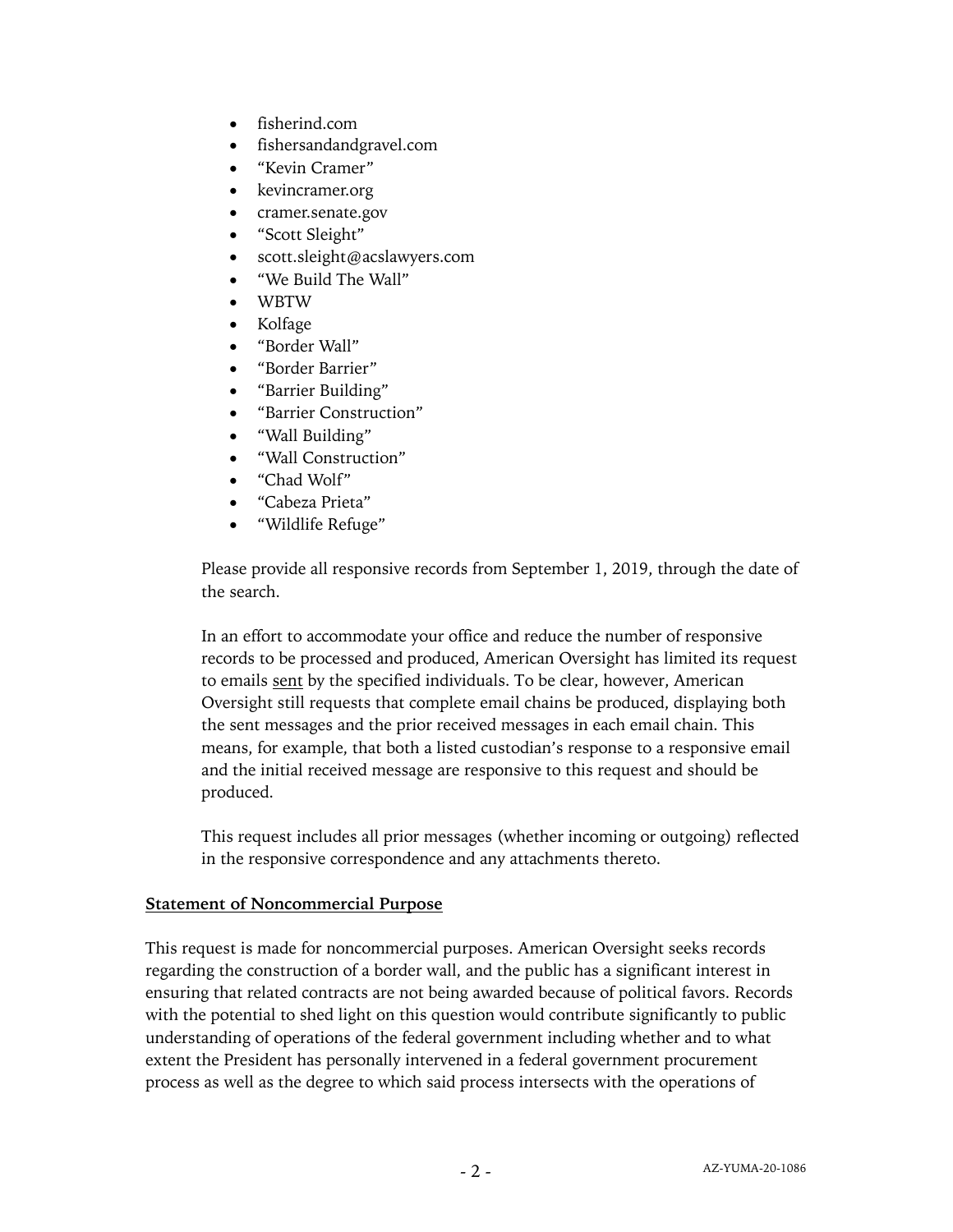government. <sup>1</sup> American Oversight is committed to transparency and makes the responses agencies provide to FOIA requests publicly available, and the public's understanding of the government's activities would be enhanced through American Oversight's analysis and publication of these records. Records with the potential to shed light on this matter would contribute significantly to public understanding of operations of the government, including whether and to what extent certain private interests exert influence over government operations.

Because American Oversight is a  $501(c)(3)$  nonprofit, this request is not in American Oversight's financial interest. American Oversight's mission is to promote transparency in government, to educate the public about government activities, and to ensure the accountability of government officials. American Oversight uses the information gathered, and its analysis of it, to educate the public through reports, press releases, or other media. American Oversight also makes materials it gathers available on its public website and promotes their availability on social media platforms, such as Facebook and Twitter.2

Because this request is made for noncommercial purposes, American Oversight requests that any fees charged in connection with processing this request be limited to copying and postage charges, if applicable.3 Please notify American Oversight of any anticipated fees or costs in excess of \$100 prior to incurring such costs or fees.

# **Guidance Regarding the Search & Processing of Requested**

In connection with its request for records, American Oversight provides the following guidance regarding the scope of the records sought and the search and processing of records:

• Please search all locations and systems likely to have responsive records, regardless of format, medium, or physical characteristics.

<sup>1</sup> Nick Miroff & Josh Dawsey, *North Dakota Company that Trump Touted Gets \$400 Million Border Wall Contract*, WASH. POST, Dec. 2, 2019,

https://www.washingtonpost.com/immigration/north-dakota-company-thattrumptouted-gets-400-million-border-wall-contract/2019/12/02/9c661132-1568-11eabf81- ebe89f477d1e\_story.html.

<sup>&</sup>lt;sup>2</sup> American Oversight currently has approximately 15,500 page likes on Facebook and 102,200 followers on Twitter. American Oversight, FACEBOOK,

https://www.facebook.com/weareoversight/ (last visited Apr. 6, 2020); American Oversight (@weareoversight), TWITTER, https://twitter.com/weareoversight (last visited Apr. 6 2020).

<sup>3</sup> A.R.S. § 39-121.01(D)(1); *see also Hanania v. City of Tucson*,128 Ariz. 135, 624 P.2d 332 (Ct. App. 1980). Furthermore, because this request is for noncommercial purposes, additional fees provided for under A.R.S. § 39-121.03(A) are not applicable and should not be assessed.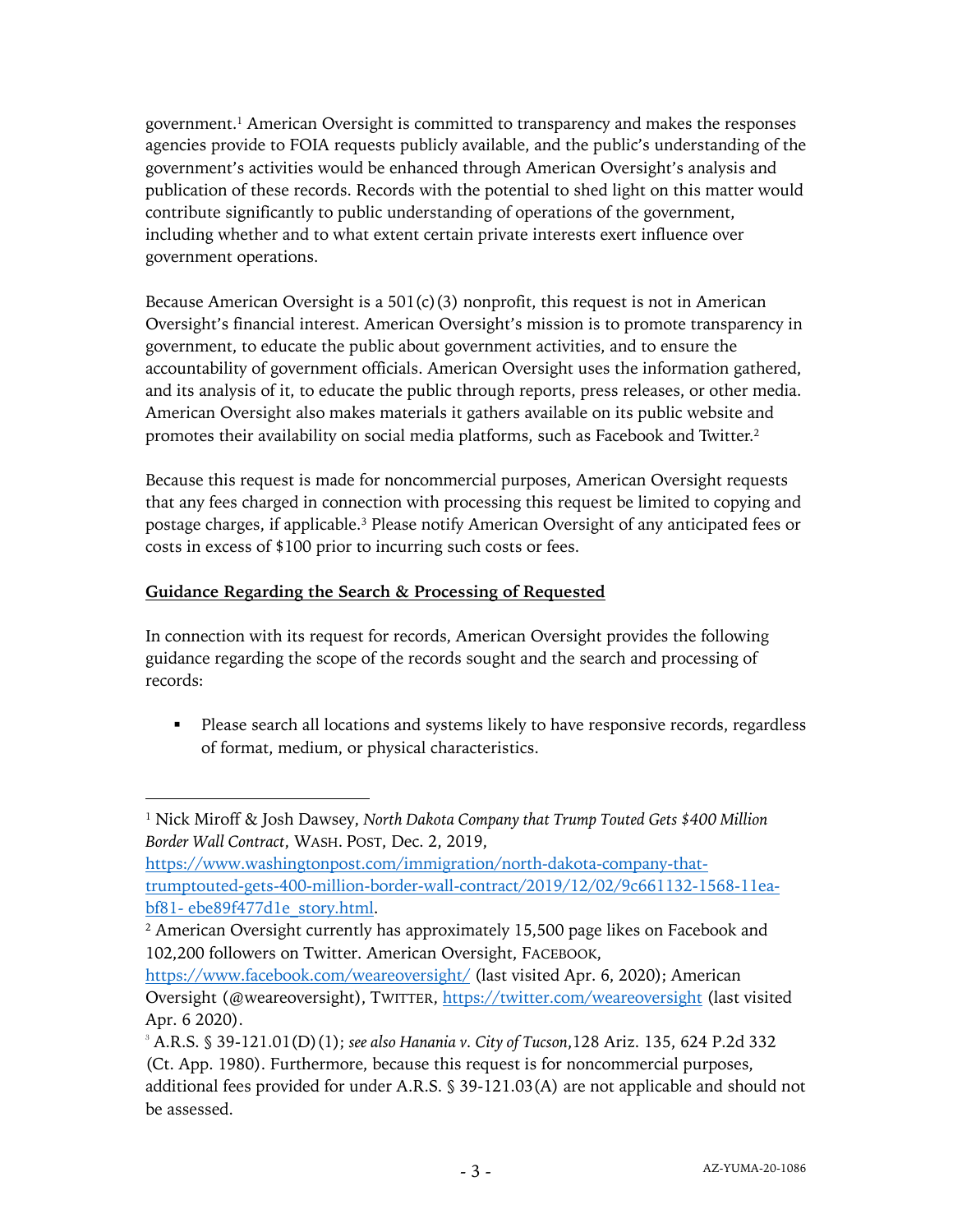- § Our request for records includes any attachments to those records or other materials enclosed with those records when they were previously transmitted. To the extent that an email is responsive to our request, our request includes all prior messages sent or received in that email chain, as well as any attachments to the email.
- Please search all relevant records or systems containing records regarding agency business. Do not exclude records regarding agency business contained in files, email accounts, or devices in the personal custody of your officials, such as personal email accounts or text messages.
- If any records are withheld in full or in part, pursuant to A.R.S.  $\S 39-121.01(D)(2)$ , please provide an index of records or categories of records that have been withheld and the reasons the records or categories of records have been withheld.
- In the event some portions of the requested records are properly exempt from disclosure, please disclose any reasonably segregable non-exempt portions of the requested records. If a request is denied in whole, please state specifically why it is not reasonable to segregate portions of the record for release.
- Please take appropriate steps to ensure that records responsive to this request are not deleted by the agency before the completion of processing for this request. If records potentially responsive to this request are likely to be located on systems where they are subject to potential deletion, including on a scheduled basis, please take steps to prevent that deletion, including, as appropriate, by instituting a litigation hold on those records.

# **Conclusion**

If you have any questions regarding how to construe this request for records or believe that further discussions regarding search and processing would facilitate a more efficient production of records of interest to American Oversight, please do not hesitate to contact American Oversight to discuss this request. American Oversight welcomes an opportunity to discuss its request with you before you undertake your search or incur search or duplication costs. By working together at the outset, American Oversight and your agency can decrease the likelihood of costly and time-consuming litigation in the future.

Where possible, please provide responsive material in an electronic format by email. Alternatively, please provide responsive material in native format or in PDF format on a USB drive. Please send any responsive material being sent by mail to American Oversight, 1030 15th Street NW, Suite B255, Washington, DC 20005. If it will accelerate release of responsive records to American Oversight, please also provide responsive material on a rolling basis.

We share a common mission to promote transparency in government. American Oversight looks forward to working with your agency on this request. If you do not understand any